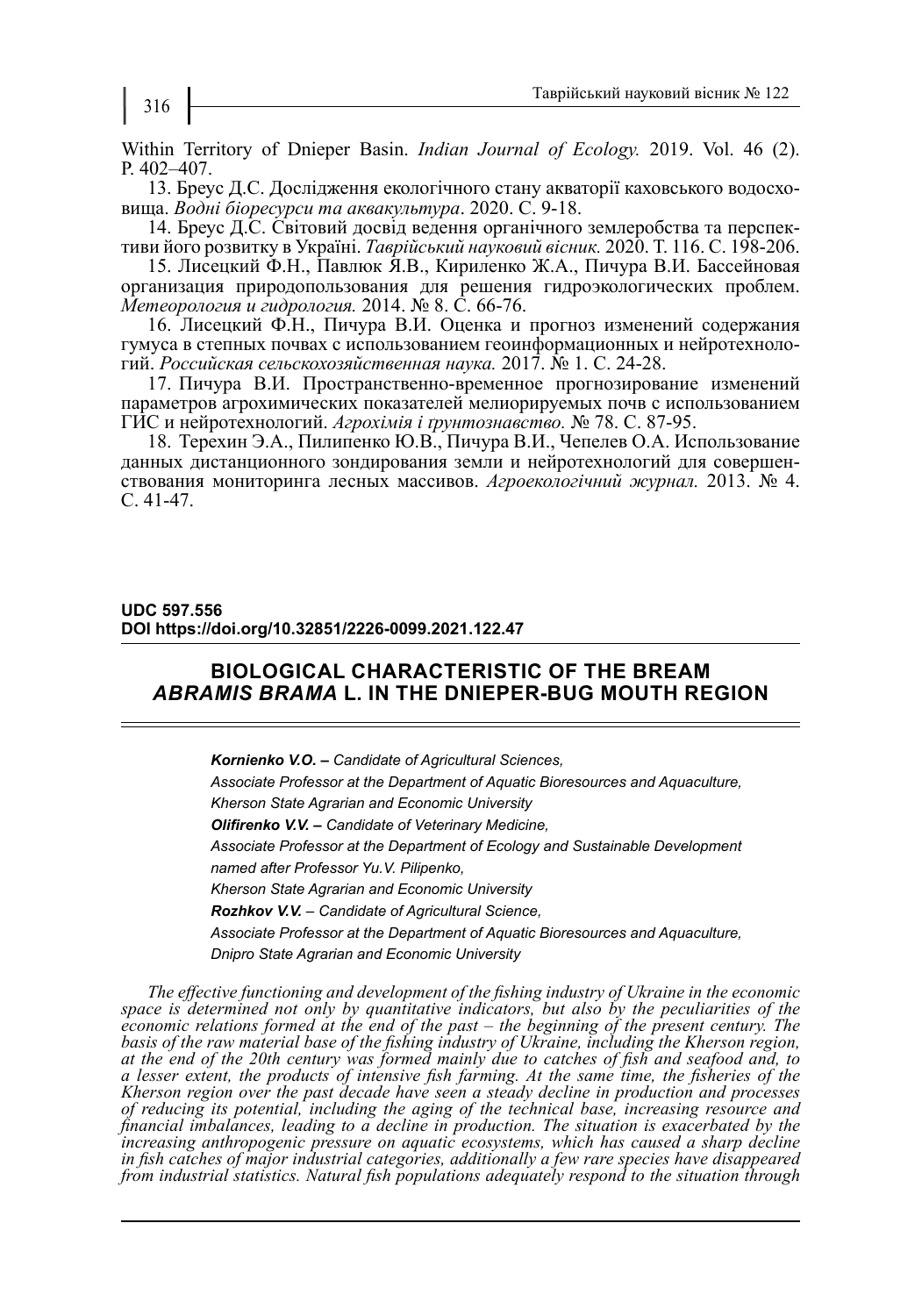*adaptive reactions in the form of changes in the nature of ichthyologic mass formation, age structure, in productive indicators of species.*

*These studies highlight the issue of the state of productive capabilities of the local stock of bream of the Dnieper-Bug estuary. The initial data for the tasks are the results of field research conducted in the waters of the Dnieper-Bug estuary in 2014-2018 in the framework of the investigations of the Educational and Scientific Laboratory "Prospects of Aquaculture" of the Kherson State Agrarian and Economic University. Abramis brama L. bream of different ages were selected as the object of research.*

*The analysis of the productive abilities of female bream showed a depressed state of the population within the water area, which was the place of research. Absolute individual fertility of female bream depending on age ranged from 86.62 to 288.69 thousand eggs, its minimum value was observed for 4-year-old females with an average body length of 30.5 cm and a weight of 647.5 g, the maximum value for 11-year-old females with a length of body weight 48.9 cm and weight 2047.1 g. At the same time, for five years of observations, the fertility of female bream in some age groups decreased by 8.2–12.8%. On the other hand, in comparison with the past century, the value of the absolute individual fertility of female bream in all age groups has decreased by 6.1–28.2%. At the same time, a significant difference in the level of fertility*  was observed in both juvenile females and females of the oldest age, which clearly indicates *the deterioration of the reproductive abilities of the population due to increased anthropogenic pressure on the bream population.*

*The research results significantly deepen the data on the current biological state of the industrial stock of bream of the Dnieper-Bug estuary.*

*Key words: Dnieper-Bug mouth region, bream, productivity indicators, fertility, catches, anthropogenic load.*

#### *Корнієнко В.О., Оліфіренко В.В., Рожков В.В. Біологічна характеристика ляща Abramis Brama l. у Дніпровсько-Бузькому гирлі*

*Ефективне функціонування і розвиток рибної галузі України в економічному просторі визначається не тільки кількісними показниками, але й особливостями сформованих еко- номічних відносин у кінці минулого – на початку нинішнього століття. Основа сировинної бази рибної промисловості України, зокрема Херсонської області, у кінці ХХ століття формувалася переважно за рахунок уловів риби і морепродуктів і меншою мірою – про- дукції інтенсивного рибництва. Водночас у рибному господарстві Херсонської області за останнє десятиріччя спостерігається стійкий спад виробництва і відбуваються про- цеси зниження його потенціалу, зокрема старіння технічної бази; посилюються ресурсна*  і фінансова незбалансованість, що призводить до занепаду виробництва. Ситуація погли-<br>блюється посиленням антропогенного навантаження на водні екосистеми, що спричи-<br>нило різке падіння уловів риби основних промислових кат *взагалі зникли із промислової статистики. Природні популяції риб адекватно реагують на ситуацію через пристосувальні реакції у вигляді змін у характері формування іхтіомаси, у віковій структурі, продуктивних показниках видів.*

*У дослідженні висвітлено питання про стан продуктивних можливостей локального стада ляща Дніпровсько-Бузької гирлової області. Вихідними даними для виконання завдань роботи є результати польових досліджень, що здійснювалися протягом 2014-2018 рр.*  в акваторії Дніпровсько-Бузької гирлової області у межах теми Навчально-наукової лабо-<br>раторії «Перспективи аквакультури» Херсонського державного аграрно-економічного уні-<br>верситету. Об'єктом дослідження обрано різновіков

*Проведений аналіз продуктивних здібностей самиць ляща показав пригнічений стан популяції у межах акваторії, яка була місцем досліджень. Абсолютна індивідуальна плодючість самиць ляща залежно від віку коливалася в межах від 86,62 до 288,69 тис. ікринок, її мінімальне значення відмічено для 4-річних самиць за середньої довжини тіла 30,5 см і маси 647,5 г, максимальне значення – для 11-річних самиць за довжиною тіла 48,9 см і масою 2047,1 г. Водночас за п'ять років спостережень плодючість самиць ляща за окремими віковими групами зменшилася на 8,2–12,8%. Натомість порівняно з минулим століттям у сучасності величина абсолютної індивідуальної плодючості самиць ляща за всіма віковими групами зменшилася на 6,1–28,2%. Значні відмінності за величиною пло- дючості спостерігались як у молодших за віком самиць, так і самиць найстаршого віку, що яскраво вказує на погіршення репродуктивних здібностей стада внаслідок посилення антропогенного тиску на популяцію ляща.*

*Результати досліджень суттєво поглиблюють відомості про сучасний біологічний стан промислового стада ляща у Дніпровсько-Бузькій гирловій області.*

*Ключові слова: Дніпровсько-Бузька гирлова область, лящ, продуктивні показники, пло- дючість, улови, антропогенне навантаження.*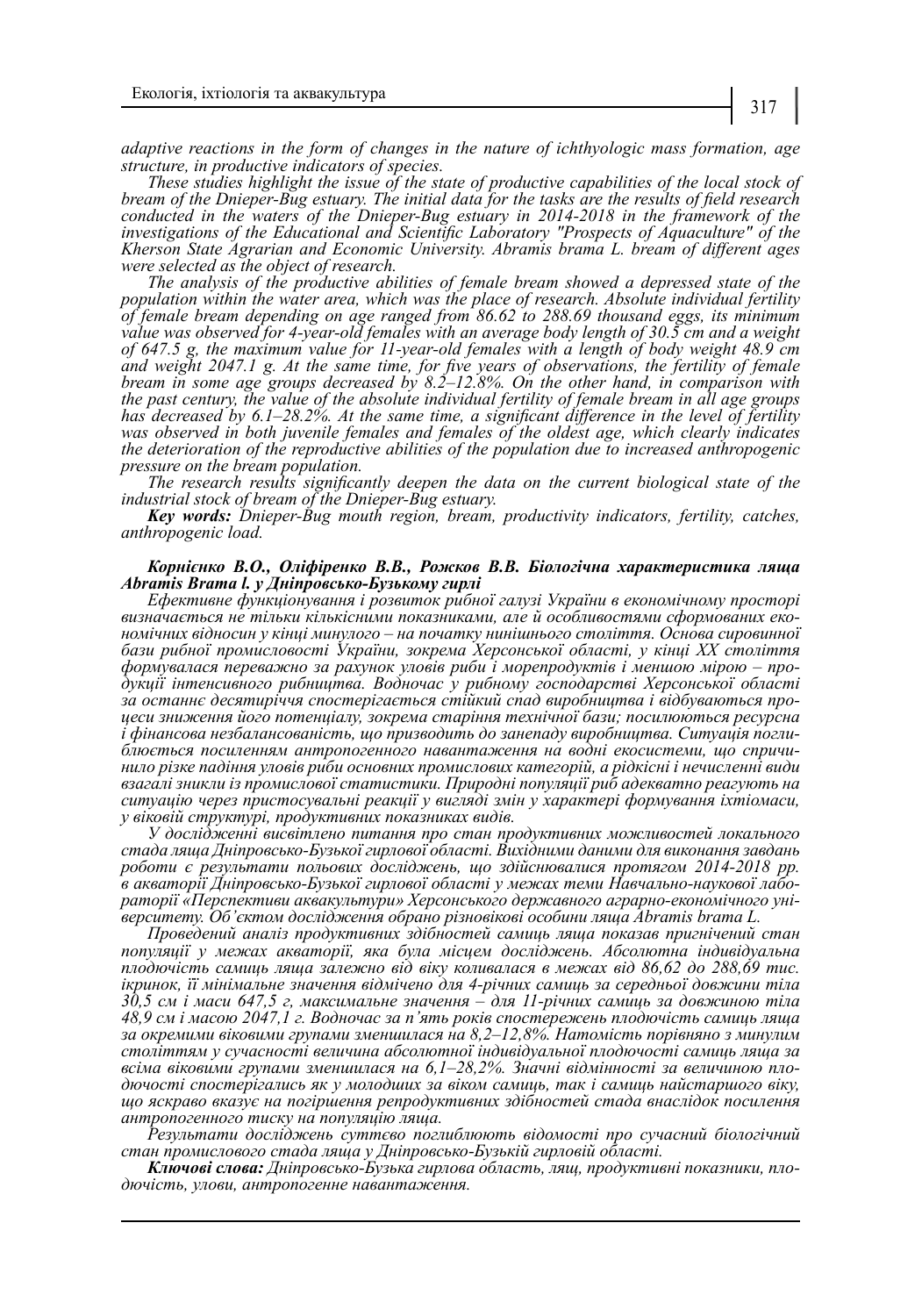**Formulation of the problem.** In the context of the economic crisis, intensive fish farming requires significant costs associated with high prices for artificial feed, fertilizers and energy. In addition, Ukraine has a large area of continental reservoirs, reaching more than 1 million hectares, much of which is currently used very carelessly for fisheries purposes. This is due to inefficient management, ignoring the achievements and recommendations of fisheries science, lack or insufficient amount of fish stocking material of valuable fish species for the formation of highly productive ichthyocenoses [1; 2; 3].

A particularly difficult situation is observed in large open and semi-closed waters – estuaries, large reservoirs, lakes. These hydroecosystems have an incredibly significant bioproductive potential, represented by producers and consumers of different trophic levels, and the formed industrial ichthyofauna [4, 5]. However, at the beginning of the XXI century, the situation changed dramatically for the worse. A sharp decrease in the stock of planting material of valuable industrial species against the background of virtually uncontrolled industrial fishing, low efficiency of fisheries and reclamation measures, caused a sharp decline in stocks of major industrial fish species within these waters [6; 7].

To improve the situation, it is necessary to conduct special research on the certification and grading of these waters, which will determine the bioproductive potential of reservoirs and identify ways to rationally use their fisheries in order to obtain a significant ammount of fish products. One of the research areas to be implemented is to study the potential of industrial fish species in terms of their ability to maintain their numbers at a high level. Taking into account the special importance in the formation of industrial fish products bream, which occupies the first positions in industrial statistics, our research was aimed at studying the biological parameters of the Lower Dnieper herd of this species of fish.

**Analysis of recent research and publications.** When studying the main biological indicators of an industrial herd, it is necessary to take into account the peculiarities of its structure. The structure of the herd is specific to the species and its individual local groups, it is a species and population property that reflects the nature of the relationship of individual populations with the environment [8]. In recent years, industrial populations of natural and transformed waters of Ukraine are under increasing pressure of environmental factors of anthropogenic nature [2; 6; 10]. The negative impact of these factors causes a sharp reduction in the number of populations and individual local herds of almost all valuable industrial fish species, including the Dnieper bream. Populations respond adequately to the situation through adaptive responses in the form of changes in growth, fertility, etc. [8]. A number of authors have shown that changes in the dynamic and functional indicators of ichthyocenoses can serve as macrocharacteristics of aquatic ecosystems, and the assessment of the main factors of formation and operation of industrial fish stocks – the basis for forecasting and regulation of fisheries [11; 12].

There are also many publications on the effects of anthropogenic stress on certain biological indicators of the bream herd. It is shown that the influence of increasing industrial load, as the main anthropogenic factor, has a negative effect on the age structure of the Lower Dnieper bream [13]. The issues of changes in the sexual structure of bream [14], the nature of nutrition [15] and morphology of the species [16; 17] under the influence of anthropogenic factors are covered to a lesser extent.

Changes in the biological state of the Dnieper bream herd due to the deterioration of the ichthyopathological situation have been sufficiently considered. Thus, it was found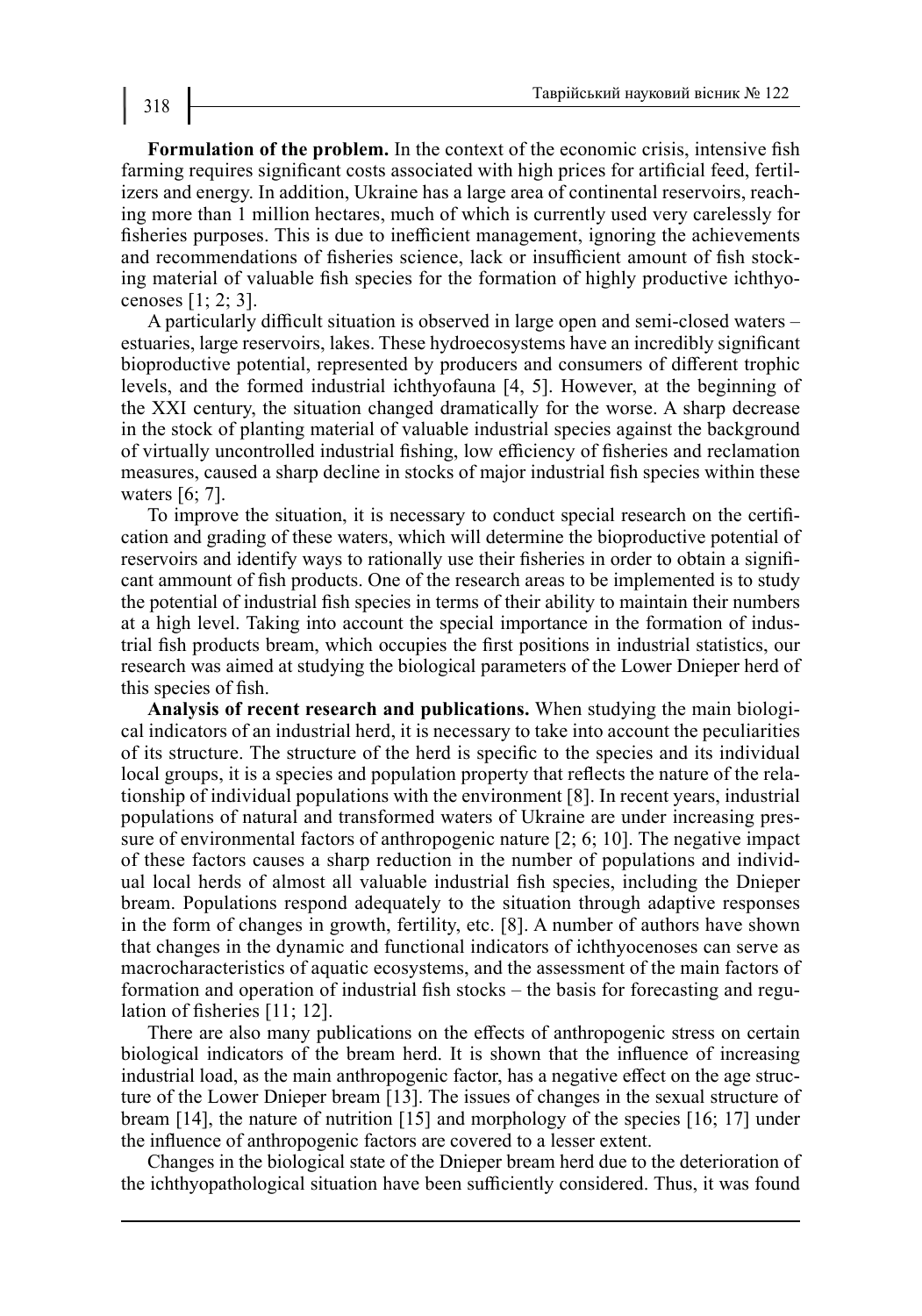that the muscles of bream infested with Lamblia intestinalis contain less protein, fat, ash, calcium and phosphorus and have lower caloric content compared to healthy fish [18; 19]. Infection of fish L. intestinalis leads to a decrease in body weight of fish (without internal organs), to the loss of the edible part of the body of fish. In addition, the quality of muscles deteriorates compared to healthy fish, they increase the amount of moisture, reduce dry matter content, amount of fat and calories [19; 20-22]. There are slight changes in the chemical composition of the muscles of bream infected with plerocercoid L. intestinalis (water content, proteins, bicarbonates, lipids), compared with the high level of their energy reserves (such as triglycerides), which indicates the limited negative impact of L. intestinalis on physiological lentil loom.

**Research methods.** The research was guided by the principles of bioethics. The studies were carried out in accordance with the European Convention for the Protection of Vertebrate Animals used for Experimental and other Scientific Purposes ETS No. 123 and approved by the Science Council of the Kherson State agrarian and economic University. The initial data for the tasks are the results of their own field ichthyological research, which was carried out during 2014-2018 directly on water bodies in the research of the Educational and Scientific Laboratory "Prospects of Aquaculture" of the Kherson State Agrarian and Economic University. The object of the study were selected bream of different ages *Abramis brama L.*, which belong to the local herd that lives within the waters of the Dnieper-Bug estuary. During the works, ichthyological samples were taken from catches of shuttered nets with an eye of 40-75 mm, livers with an eye of 30-40 mm, river seines.

The samples were subjected to processing, during which samples were taken for in-depth ichthyological analysis [23]. The sex of individuals was determined by the presence of secondary sexual characteristics, but for a more reliable analysis preferred the opening of the abdominal cavity. Absolute individual fertility was calculated by the weight method, and relative individual – as the ratio of absolute fertility to body weight of fish without viscera and body length [23].

Data are presented as mean values and standard error  $(x \pm SE)$ . Statistical analysis was performed by means of analysis of variance (one-way ANOVA). A value of P < 0.05 was considered statistically significant. Analysis of the variance of the influence of technological and environmental factors on the growth of larvae was carried out using the MANOVA.

The main task of this study is to assess the main biological parameters of the Lower Dnieper bream in modern conditions of increasing anthropogenic pressure on aquatic ecosystems.

**Presenting main material.** Reproductive capabilities of the species in these specific environmental conditions are one of the main factors determining the population size and the amount of replenishment of the industrial herd. Population reproduction is not disturbed at a certain intensity of fishing. This occurs when fishing eliminates the part of the herd to which the population is adapted (predation by predators, natural mortality).

In this case, the catch can be compensated by the regulatory mechanisms of the population, i.e. when the catch seems to be an element of the environment of the species. If the catch maintains a similar intensity and spawning and development conditions and the youth are not disturbed, the population can exist for many years. In populations of intensively caught commercial fish, the growth rate is higher and fertility is higher. However, in all fish populations with increasing fishing intensity, positive reactions are observed only to a certain extent. With a further increase in fishing intensity, the regulatory mechanisms of the population are disrupted, and it ceases to respond to further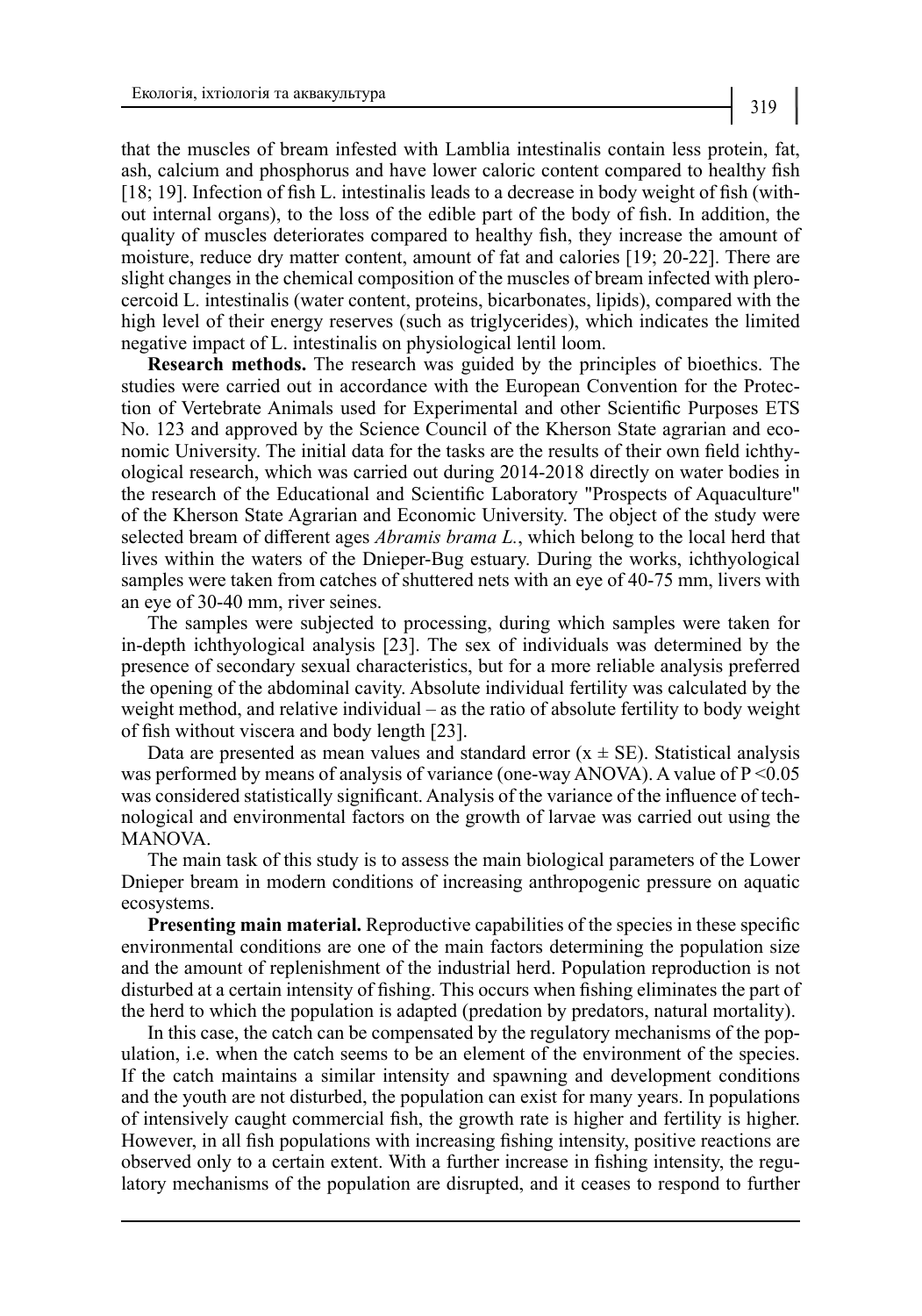thinning of the herd, the main biological indicators deteriorate. In our studies, the productive properties of females of the Lower Dnieper herd of bream varied slightly over the years (Table 1).

According to the years of observations, the absolute individual fertility of female bream ranged from 82.62 to 288.69 thousand eggs with a general tendency to deteriorate the productive capacity of the herd. During the five years of observations, the fertility of female bream in certain age groups decreased by 8.2-12.8%.

Table 1

|          | <b>Age Groups</b> |            |            |            |            |            |                          |              |  |
|----------|-------------------|------------|------------|------------|------------|------------|--------------------------|--------------|--|
| Years    | 4,<br>$4+$        | 5,<br>$5+$ | 6,<br>$6+$ | 7,<br>$7+$ | 8,<br>$8+$ | 9,<br>$9+$ | 10,<br>$10+$             | 11,<br>$11+$ |  |
| 2014     | 92.11             | 98.50      | 124.75     | 141.68     | 186.15     | 230.42     | 270.18                   | 292.82       |  |
| 2015     | 89.32             | 90.36      | 113.24     | 139.05     | 181.47     | 223.56     | 265.29                   | 284.55       |  |
| 2016     | 85.31             | 91.89      | 117.37     | 137.56     | 177.16     | 221.47     | 258.43                   |              |  |
| 2017     | 82.65             | 90.15      | 108.73     | 134.03     | 170.39     | 215.64     | $\overline{\phantom{a}}$ |              |  |
| 2018     | 83.68             | 92.75      | 111.61     | 136.29     | 180.11     |            | -                        |              |  |
| Average: | 86.62             | 92.71      | 115.14     | 137.72     | 179.06     | 222.75     | 261.08                   | 288.69       |  |

| Absolute individual fertility of female bream of the Dnieper-Bug estuary |  |
|--------------------------------------------------------------------------|--|
|--------------------------------------------------------------------------|--|

The minimum indicators of absolute individual fertility of female bream were characteristic of the 2017 sample. At the same time, in general, there was a significant decrease in the number of age groups in the spawning part of the herd from 7-8 in 2014-2016 to 5-6 in 2017-2018. On the other hand, in comparison with 1965 [94], in all age groups, the value of the absolute individual fertility of female bream has now decreased from 6.10-25.5 to 27.8-28.2%. At the same time, a significant difference in the amount of fertility was observed in both juvenile females and females of the oldest age, which clearly indicates the deterioration of the reproductive abilities of the herd due to increased anthropogenic pressure on the bream population.

Given the specifics of this work, in our opinion, special attention should be paid to the analysis of the dependence of such an important biological indicator as the reproductive capacity of offspring on the dynamics of linear – mass indicators of the studied population (Table 2).

Table 2

| Age   | Absolute individual fertility (AIF), | <b>Relative individual fertility (RIF)</b> |                    |  |
|-------|--------------------------------------|--------------------------------------------|--------------------|--|
| group | thousand eggs                        | eggs/mm                                    | eggs/g             |  |
| 4     | $86.62 \pm 11.65$                    | $276.91 \pm 14.59$                         | 133.86±10.14       |  |
| 5     | $92.71 \pm 12.14$                    | 281.42±17.24                               | 98.17±11.51        |  |
| 6     | 105.14±22.18                         | $305.61 \pm 20.56$                         | $95.23 \pm 10.67$  |  |
| 7     | 137.72±24.52                         | 339.24±21.79                               | $101.75 \pm 10.08$ |  |
| 8     | 179.06±32.25                         | 424.15±28.27                               | $114.75 \pm 12.30$ |  |
| 9     | 222.75±34.89                         | 487.34±30.52                               | $131.18 \pm 14.83$ |  |
| 10    | 261.08±42.08                         | 555.37±31.14                               | $140.75 \pm 11.68$ |  |
| 11    | 288.69±43.51                         | 590.12±39.75                               | $141.03 \pm 15.18$ |  |

**Dependence of fertility of female bream on length and body weight**  $(x \pm SE, n = 214)$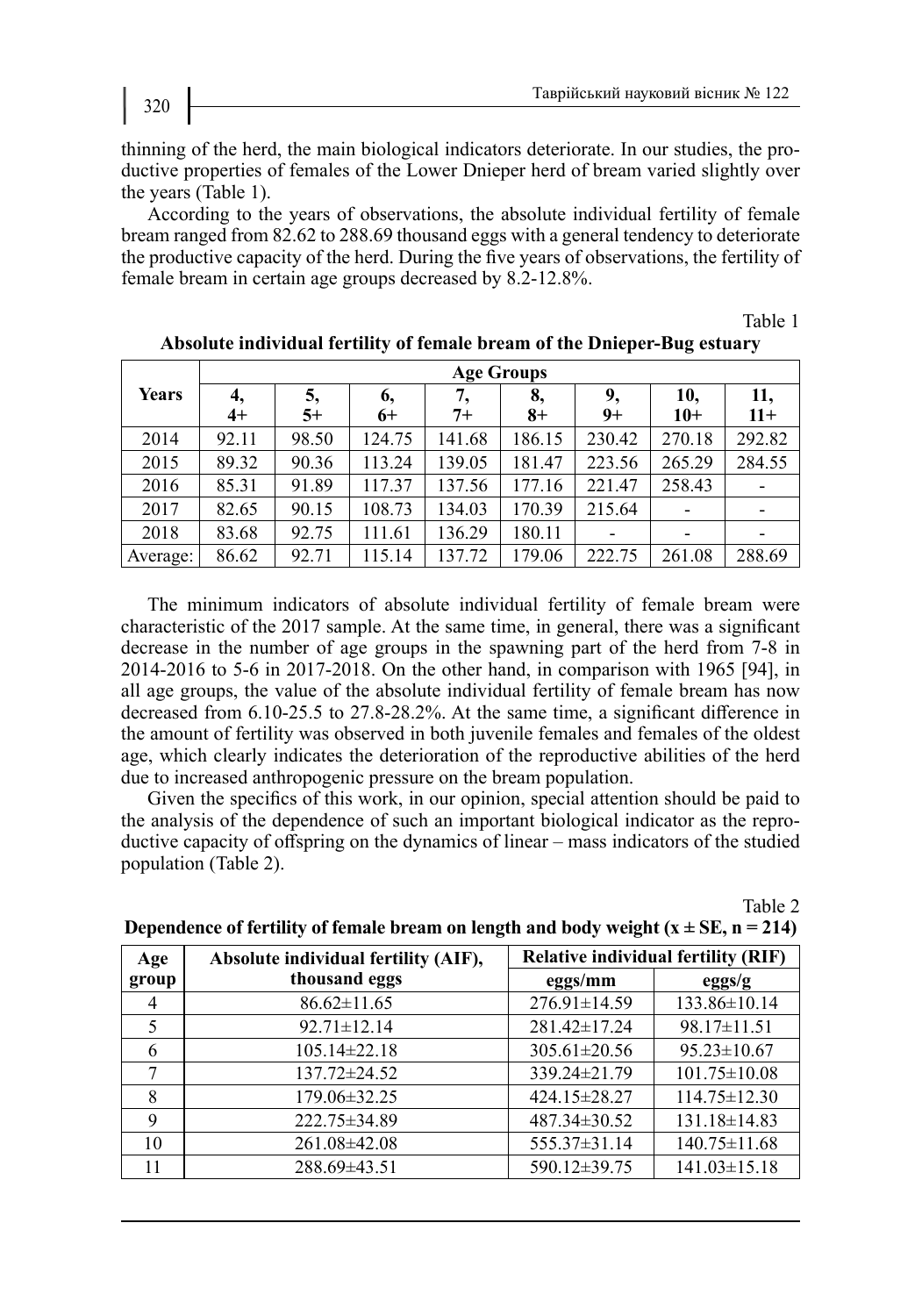In relation to body length, the fertility of bream females also gradually increased with age from 276.91±14.59 eggs mm in four-year-old females to 590.12±39.75 eggs/mm in the oldest females. In relation to the body weight of females, the fertility of female bream had slightly different characteristics. In the first years of puberty, the relative fertility of females of the bream herd gradually decreased from 133.86±10.14 eggs/g in four-year-old females to a minimum of  $95.23 \pm 10.67$  eggs/g in individuals aged six years. Subsequently, the relative fertility increased to the maximum values of  $140.75\pm11.68$  – 141.03±15.18 eggs/g in the oldest females.

During the analysis of biological indicators of the bream population of the Dnieper-Bug estuary region for the last decade, we have determined the size and age groups, which account for the main industrial load. These age groups were breams aged five to six years with a size of  $32.9 - 34.9$  cm (Fig. 1).



*Fig. 1. Dynamics of relative fertility of female bream*

At the same time, these age groups differed in the minimum values of relative fertility in  $98.17 \pm 11.51$  and  $95.23 \pm 10.67$  eggs / g, respectively.

Analyzing the data above, we can see that the absolute fertility of female bream is closely and positively correlated with the linear – mass characteristics, i.e. increases its ammount with the growth of the latter. The correlation coefficients range from 0.97-0.99.

Visually, the dynamics of changes in absolute individual fertility with body length is presented in Figure 2.

Thus, based on the results of the analysis of reproductive potentials of female bream in the Lower Dnieper population, we can assume the presence of a certain mathematically reliable relationship between the dynamics of absolute individual fertility and linear mass growth.

The determined regularities were used for detailed multifactor regression analysis, which resulted in obtaining a mathematical equation that combines by the method of least squares such pairs of features as absolute individual fertility  $(y_{\text{AIF}})$ , linear dimensions  $(x_1)$ , body weight  $(x_m)$  and characterizes the degree communication between them  $(1)$ :

$$
y_{\text{AIF}} = 0.21 x_{\text{m}} - 0.26 x_{1}(1)
$$

The regression coefficient was  $R^2 = 0.99$ , which confirms the fact that there is a close relationship between the considered pairs of traits.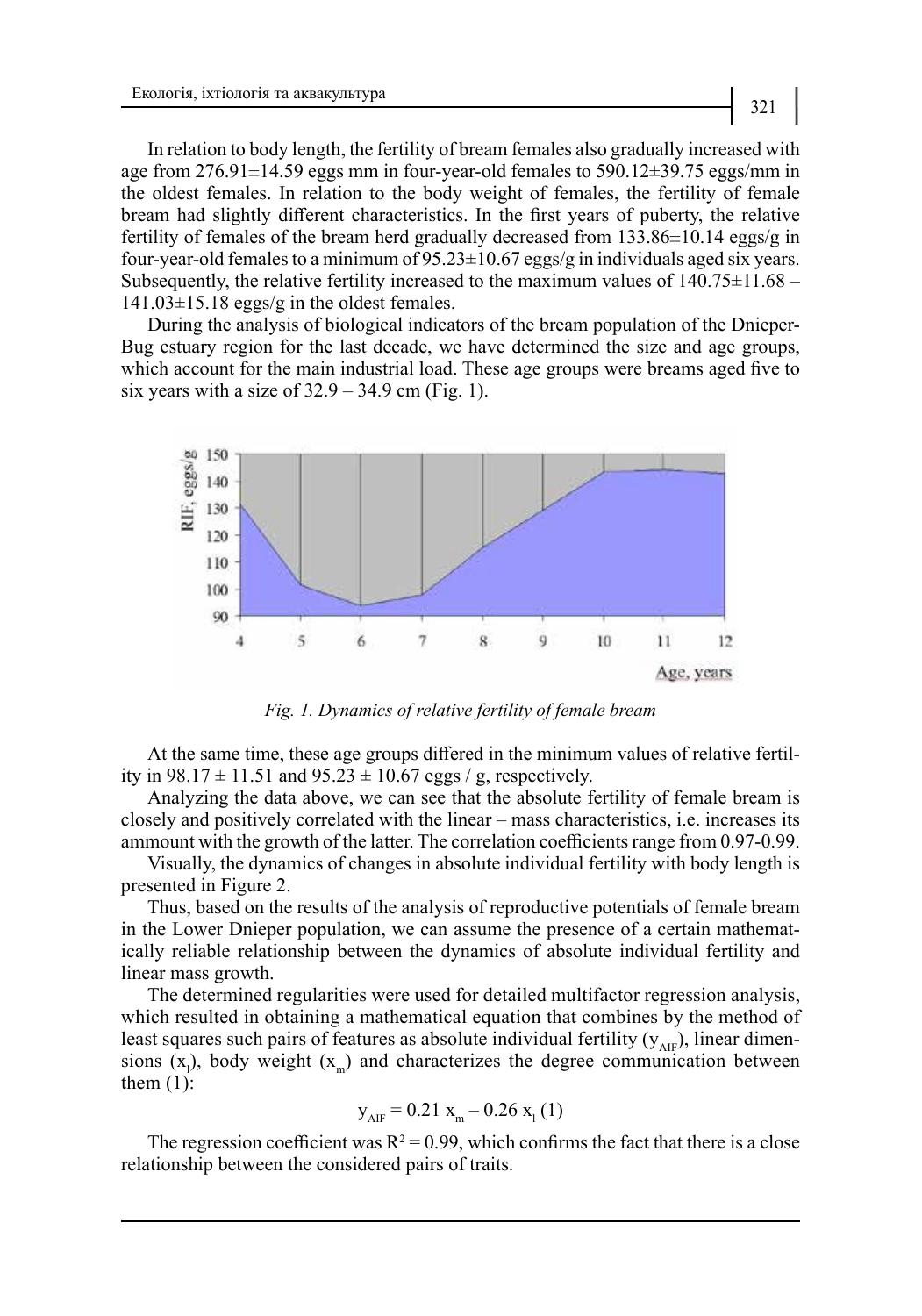

*Fig. 2. Dependence of absolute individual fertility of female bream on body weight*

**Conclusions and suggestions.** The analysis of the dynamics of the absolute individual fertility of female bream showed a depressed state of the population within the water area, which was the place of research. Absolute individual fertility of female bream depending on age ranged from 86.62 to 288.69 thousand eggs, its minimum value was observed for 4-year-old females with an average body length of 30.5 cm and a weight of 647.5 g, the maximum value for 11-year-old females with a length of body weight 48.9 cm and weight 2047.1 g. Relative fertility in relation to the linear size of bream with age increases from  $276.91 \pm 14.59$  (in 4-year-olds) to 590.12 $\pm$ 39.75 eggs / mm (in 11-year-olds), in relation to body weight of females – initially decreases from 133.86 $\pm$ 10.14 (in 4- year-olds) to 95.23 $\pm$ 10.67 eggs / g (in 6- year-olds), with a further increase to  $141.03 \pm 15.18$  in 11- year-olds.

## **REFERENCES:**

1. Грициняк І.І., Третяк О.М. Пріоритетні напрямки наукового забезпечення рибного господарства України. *Рибогосподарська наука України*. Київ : ІРГ НААНУ, 2014. № 1. С. 5-20.

2. Пилипенко Ю.В., Оліфіренко В.В., Корнієнко В.О., Поліщук В.С., Довбиш О.Е., Лобанов І.А. Екологічні передумови раціонального ведення рибного господарства Дніпровсько-Бузької естуарної області. Херсон : Грінь Д.С., 2013. 190 с.

3. Кирилов Ю.Е., Корниенко В.А. Стратегия импортозамещения – мейнстрим развития рыбной отрасли Украины. Современные способы повышения продуктивных качеств сельскохозяйственных животных, птицы и рыбы в свете импортозамещения и обеспечения безопасности страны: сборник материалов Международной научно-практической конференции (г. Саратов, 14-16 мая 2015 г.). Саратов, 2015. С. 32-36.

4. Гейна К.М., Кутіщев П.С., Шерман І.М. Екологічна трансформація Дніпровсько-Бузької гирлової системи та перспективи рибогосподарської експлуатації: монографія. Херсон: Грінь Д.С., 2015. 300 с.

5. Коржов Є.І., Гончарова О.В., Кутіщев П.С. Аналіз можливих екологічних та соціально-економічних наслідків скорочення прісноводного стоку до Дніпров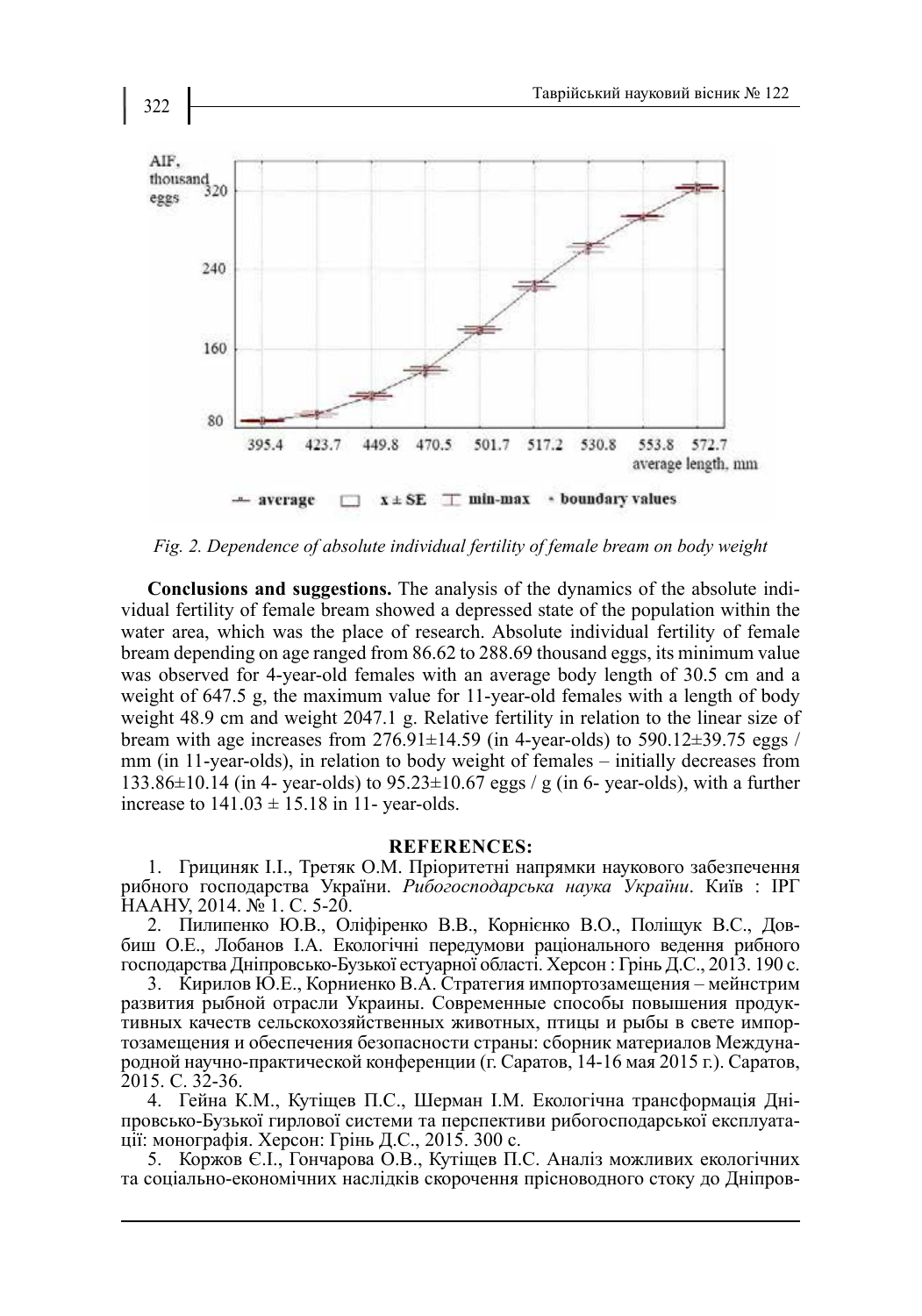сько-Бузької гирлової області. Матеріали Всеукраїнської науково-практичної конференції, присвяченої 80-річчю хіміко-біологічного факультету Тернопільського національного педагогічного університету імені Володимира Гнатюка: «Тернопільські біологічні читання. Ternopil Bioscience, 2020». Тернопіль : Вектор, 2020. С. 144-147.

6. Шерман І.М., Гейна К.М., Козій М.С., Кутіщев П.С., Воліченко Ю.М. Рибальство та рибництво трансформованих річкових систем півдня України: монографія. Херсон: Вид-во Гринь Д.С., 2016. 308 с.

7. Пилипенко Ю.В., Фалей В.Г., Лобанов И.А, Корниенко В.А. Организация акваполигонов для восстановления популяций ценных, эндемичных и исчезающих видов гидробионтов. Тезисы докладов Международной конференции: «Воспроизводство естественных популяций ценных видов рыб». Санкт-Питербург, 2010. С. 164-165.

8. Никольский Г. В. Тория динамики стада рыб. Москва : Пищевая промышленность, 1974. 447 с.

9. Веремеєнко С. І., Мосніцький В. О. Біологічна меліорація евтрофованих штучних гідроекосистем Західного Полісся України на прикладі Хрінницького водосховища. *Вісник Житомирського національного агроекологічного університету.* 2014. № 1(41), т. 3. С. 213-222.

10. Шевченко І.В., Коржов Є.І., Кутіщев П.С., Гончарова О.В., Шевченко В.Ю. Вплив абіотичних факторів на морфологічну варіабельність личинок *Fleuria lacustris* Kieffer, 1924 (*Diptera, Chironomidae*). *Гидробиологический журнал.* 2020. Том 56, № 3 (333). С. 15-23.

11. Бузевич И. Ю., Захарченко И. Л. Водохранилища Украины: перспективы рыбохозяйственного использования. *Рыбоводство и рыбное хозяйство*. 2013. Вып. 3. С. 35-41.

12. Білик Г.В., Коржов Є.І. Огляд основних аспектів впливу кліматичних змін на сучасний стан іхтіофауни Дніпровсько-Бузької гирлової області. Збірник наукових праць: Наукові читання, присвячені Дню науки. *Екологічні дослідження Дні- провсько-Бузького регіону*. Вип. 12. Херсон, 2019. С. 3-10.

13. Лобанов І.А. Лінійно-вагова характеристика ляща пониззя Південного Бугу та Бузького лиману. *Таврійський науковий вісник.* Херсон: Айлант, 2008. Вип. 58. С. 340-345.

14. Лобанов І.А. Основні біологічні особливості ляща Дніпровсько– Бузького ції: «Сучасні проблеми теоретичної і практичної іхтіології». Севастополь, 2009. С. 89-90.

15. Лобанов І.А., Пилипенко ЮВ., Корнієнко В.О. Особливості живлення ляща у преднерестовий період у пониззі Південного Бугу і Бузькому лимані. *Рибогоспо- дарська наука України.* 2009. № 1. С. 80-83.

16. Geina K. Analysis of the morphological variability of the bream (Abramis brama Linnaeus, 1758) Dnipro-Buh river mouth system. *Scientific Journal «ScienceRise: Biological Science».* 2018. № 6 (15). Р.9-14.

17. Лобанов І.А., Пилипенко ЮВ., Корнієнко В.О. Морфологічна характеристика стада ляща Abramis Brama пониззя Дніпра. *Таврійський науковий вісник.* 2012. Вип.79. С. 204-210.

18. Оліфіренко В.В., Корнієнко В.О., Оліфіренко А.А. Особливості паразитофауни промислових риб в окремих ділянках Дніпровсько-бузького лиману. *Водні біоресурси та акваультура.* 2020. Вип. 1. С. 35-43.

19. Оліфіренко В.В. Залежність гельмінтофауни риб від екологічних особливостей водойм. *Таврійський науковий вісник: науковий журнал.* 2011. Вип. 77. С. 195-199.

20. Оліфіренко В.В. Екологія гельмінтів риб Дніпровсько-Бузького лиману. *Таврійський науковий вісник: науковий журнал.* 2012. Вип. 78. С. 155-157.